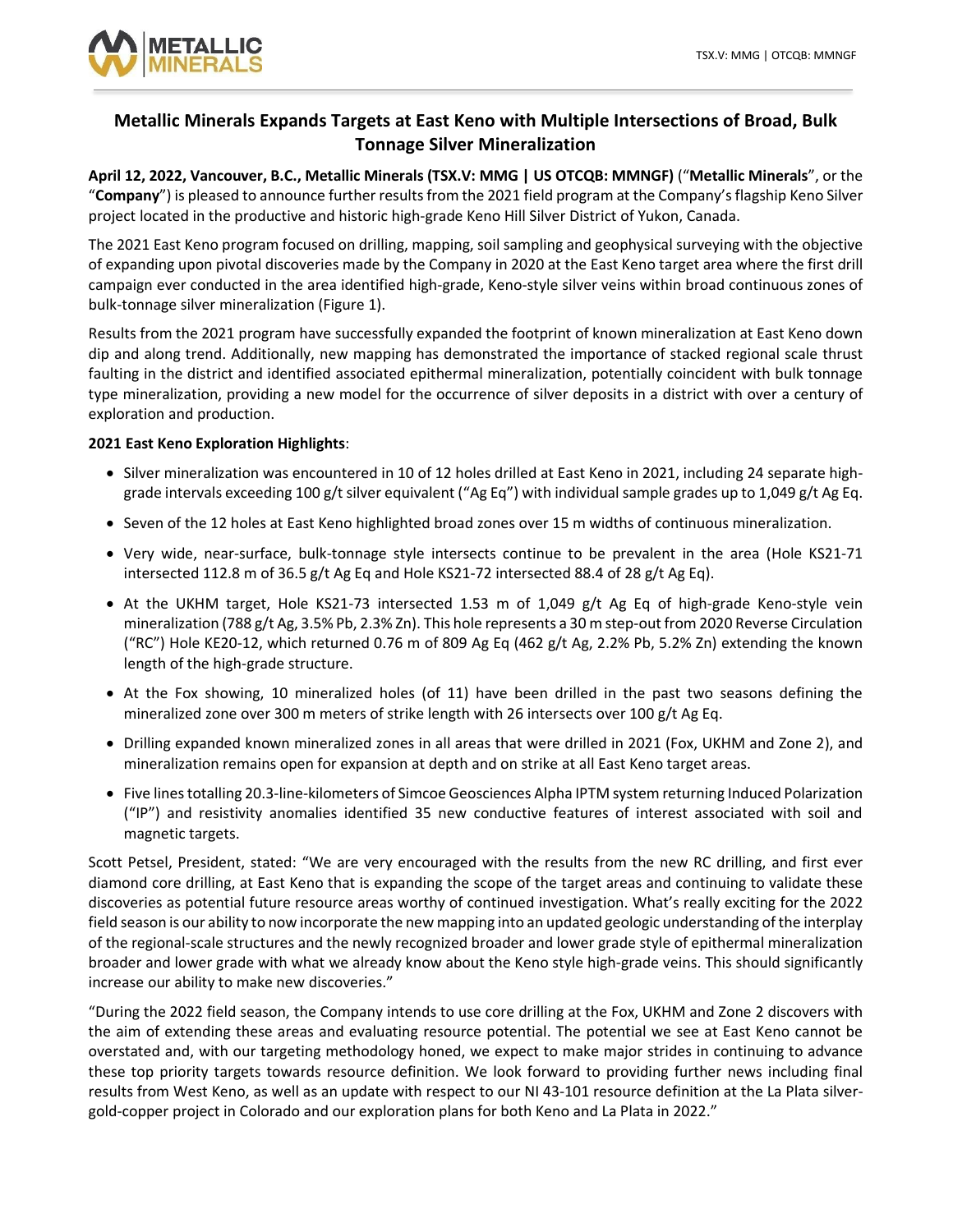## **Figure 1. Keno Silver District Geology and Deposits**



1) Historic production data from Cathro, R.J., 2006. Great Mining Camps of Canada - The History and Geology of the Keno Hill Silver Camp, Yukon Territory, Geoscience Canada Vol. 33; 2) Alexco public disclosure https://www.alexcoresource.com/operations/reserves-resources-table/ See Appendix for full Alexco Resource Corp. mineral reserves and resources. References to adjoining properties are for illustrative purposes only and are not necessarily indicative of the exploration potential, extent or nature of mineralization or potential future results of the Company's projects. See Page 2 regarding technical disclosure and third-party information.

## **2021 East Keno Exploration Program**

The East Keno Area is represented by 12 multi-kilometer-scale anomalies which indicate potential for large scale mineralization in the least explored part of the district. The largest of the target areas extends up to five kilometers in length and two kilometers in width with values in soil exceeding 100 g/t Ag Eq. The initial drill campaign in the target area was completed in 2020 and returned several significant high-grade Ag-Pb-Zn massive sulphide vein intervals (KE20-01, 0.77 m @ 1,416.9 Ag Eq) and numerous broad potential bulk tonnage scale intervals (KE20-01, 28.2 m @ 70.1 g/t Ag Eq and KE20-02, 22.1 m @ 52.3 g/t Ag Eq).

The 2021 field program at East Keno was designed to conduct follow-up drilling at the new discovery areas identified in 2020 to define the scale of the subsurface mineralization along trend and at depth within these multi-kilometerscale soil and geophysical targets. Exploration in 2021 consisted of geophysics, soil sampling, mapping and a total of 2,824 m of drilling comprising 1,507 m in four diamond core holes and 1,317 m in eight RC holes. Drilling at the East Keno target area, since the initial drill discovery in 2020, now totals 4,702 m in 31 holes.

Drilling returned new intervals of higher-grade Keno Style Ag-Pb-Zn mineralization within broad intervals of lower grade, bulk-tonnage style mineralization. The highest grades encountered in 2021 were found at the UKHM showing at the southern end of the five-kilometer-long soil anomaly where hole KS21-73 returned 1.53m of 1,049 g/t Ag Eq (778 g/t Ag, 3.54% Pb and 2.3% Zn) (Table 1). Zones of combined higher-grade zinc and lower-grade silver seen in the 2021 drill results are a result of metal zonation in the vein structures and provide information that can be used to direct future exploration efforts towards more silver-rich areas.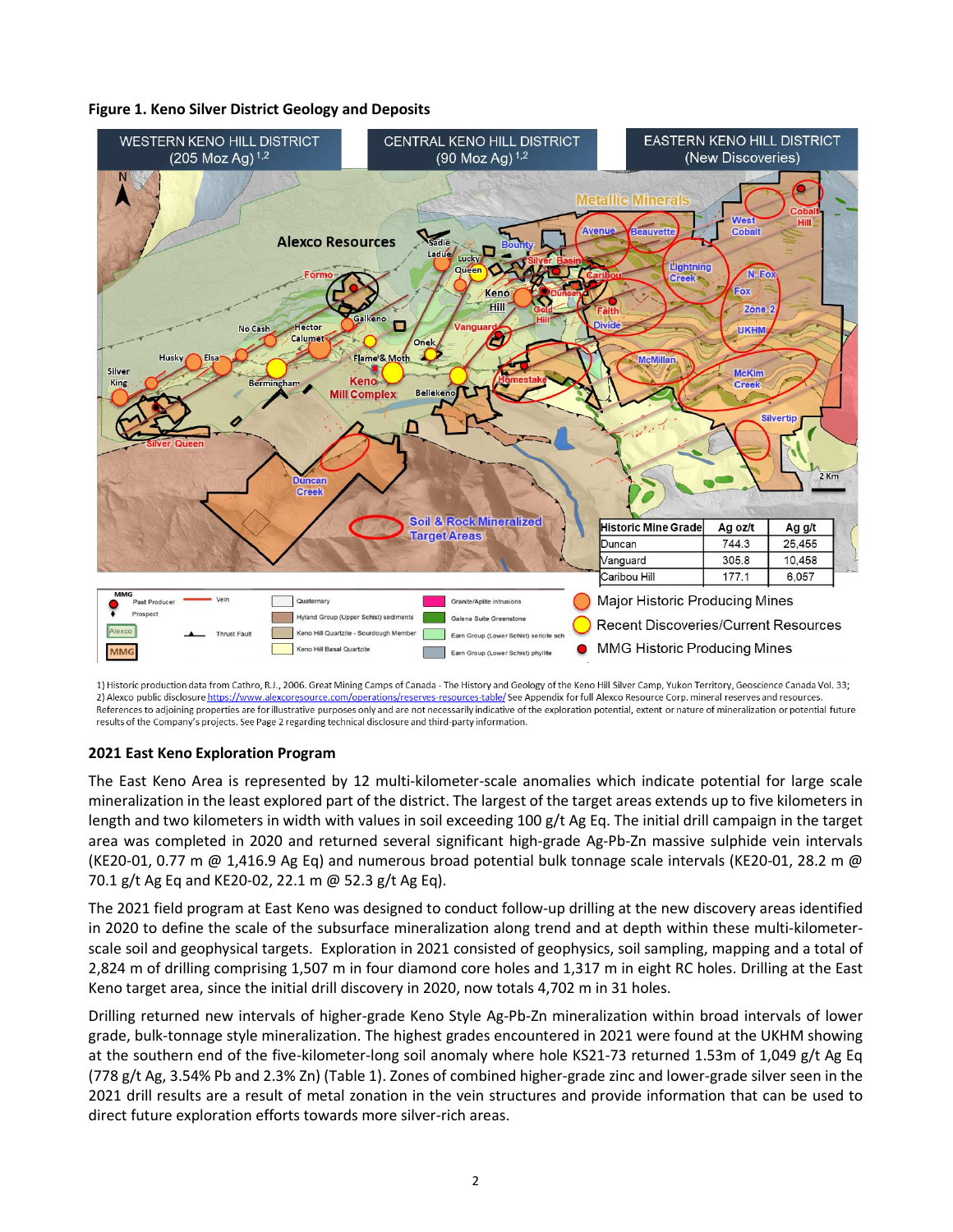At the Fox showing, the most advanced of the East Keno target areas, broad intervals of bulk-tonnage-style mineralization have been returned in 10 of 11 holes drilled to date with 26 intersections greater than 100 g/t Ag Eq. Six holes (1 core, 5 RC) were drilled at Fox in 2021, expanding the total defined strike length to over 300 m. The best intervals, representing both high-grade Keno Style Ag-Pb-Zn veins and broader bulk tonnage mineralization, found at Fox are KE20-01: 0.77 m @ 1,417 g/t Ag Eq (1,145 g/t Ag, 2.2% Pb and 3.7% Zn) and KS21-71: 112.8 m @ 36.5 g/t Ag Eq (9.5 g/t Ag, 0.04% Pb and 0.5% Zn) (Table 1). The Fox target will be a focus of further off-set and expansion drill testing in 2022 as the target area advances towards resource definition.

Zone 2 and the UKHM target also returned similar broad envelopes of mineralization. The intervals are at shallow depths and may represent epithermal mineralization associated with stacked thrust faults as defined by mapping during the 2021 season. A focus on core drilling for 2022, which provides enhanced structural information, should help further characterize these styles of mineralization and their structural setting and associations.

Soil sampling at East Keno extended the existing +3 km silver in soil anomalies at the Fox target and defined a new zone, Fox Northeast, which appears to connect the previously identified Zone 2 and Fox targets. The Fox Northeast zone expands the known extent of anomalous soils 500 m east and 1,100 m to the north. This strong northerly anomaly coincides with observable lineaments from satellite imagery. A second new zone, Fox North, was also delineated as a 600 m by 350 m north-south trending silver in soil anomaly. Additional surface sampling will be a priority during the 2022 season to see if the Fox North anomaly can be linked with the broader 3 km anomaly to the south which encompasses the Fox, Zone 2 and UKHM target zones.

| Hole    | From (m) | To(m)  | Width (m) | Ag Eq $(g/t)$ | Ag $(g/t)$ | Au $(g/t)$ | Pb (%) | Zn (%) |
|---------|----------|--------|-----------|---------------|------------|------------|--------|--------|
| KS21-68 | 143.26   | 210.31 | 67.05     | 15.2          | 7.4        | 0          | 0.02   | 0.13   |
| incl    | 146.3    | 147.83 | 1.53      | 156.1         | 106        | 0          | 0.24   | 0.83   |
| incl    | 207.26   | 208.79 | 1.53      | 122.8         | 36         | 0.01       | 0.26   | 1.6    |
| KS21-69 | 16.76    | 38.1   | 21.34     | 17            | 9.2        | 0          | 0.05   | 0.08   |
| KS21-69 | 83.82    | 85.34  | 1.52      | 233.3         | 117        | 0.01       | 0.94   | 1.69   |
| KS21-70 | 19.81    | 27.43  | 7.62      | 25.3          | 16.2       | 0          | 0.1    | 0.06   |
| KS21-70 | 57.91    | 73.15  | 15.24     | 21            | 4.3        | 0.05       | 0.02   | 0.23   |
| KS21-71 | 12.19    | 124.97 | 112.78    | 36.5          | 9.5        | 0.01       | 0.04   | 0.5    |
| incl    | 22.86    | 24.38  | 1.52      | 198.5         | 123        | 0.01       | 0.99   | 0.74   |
| incl    | 60.96    | 64.01  | 3.05      | 215           | 48.9       | 0.05       | 0.16   | 3.24   |
| incl    | 60.96    | 70.1   | 9.14      | 108.7         | 22.2       | 0.02       | 0.07   | 1.7    |
| incl    | 80.77    | 91.44  | 10.67     | 105.3         | 22.2       | 0.02       | 0.04   | 1.66   |
| incl    | 86.87    | 88.39  | 1.52      | 448.4         | 68         | 0.05       | 0.04   | 7.77   |
| incl    | 100.58   | 102.11 | 1.53      | 218           | 32         | 0.18       | 0.02   | 3.53   |
| incl    | 115.82   | 117.35 | 1.53      | 155.6         | 36         | 0.01       | 0.03   | 2.47   |
| KS21-72 | 60.96    | 149.35 | 88.39     | 28            | 10         | 0.01       | 0.05   | 0.31   |
| incl    | 60.96    | 62.48  | 1.52      | 314.9         | 162        | 0.02       | 0.89   | 2.44   |
| incl    | 89.92    | 91.44  | 1.52      | 130.9         | 84.2       | 0.01       | 0.46   | 0.59   |
| incl    | 99.06    | 102.11 | 3.05      | 119.7         | 31.2       | 0.04       | 0.05   | 1.74   |
| incl    | 117.35   | 118.87 | 1.52      | 97.1          | 49         | $\pmb{0}$  | 0.4    | 0.68   |
| incl    | 138.68   | 140.21 | 1.53      | 242.9         | 33         | 0          | 0.07   | 4.34   |
| KS21-73 | 111.25   | 115.82 | 4.57      | 424.9         | 305.2      | 0.12       | 1.39   | 1.11   |
| incl    | 111.25   | 112.78 | 1.53      | 1049.1        | 788        | 0.11       | 3.54   | 2.3    |
| KS21-73 | 146.3    | 147.83 | 1.53      | 85.4          | 64.1       | 0.03       | 0.23   | 0.18   |
| KS21-74 | 19.81    | 44.2   | 24.39     | 18.4          | 14.3       | 0.01       | 0.07   | 0.02   |
| incl    | 38.1     | 39.62  | 1.52      | 103.4         | 91         | 0.02       | 0.25   | 0.01   |
| KS21-74 | 108.2    | 147.83 | 39.63     | 18.4          | 11.9       | 0.01       | 0.05   | 0.07   |
| incl    | 115.82   | 117.35 | 1.53      | 105.3         | 69.1       | 0.07       | 0.19   | 0.42   |

**Table 1 – Highlight 2021 and 2020 Drill Results from the East Keno Target Areas**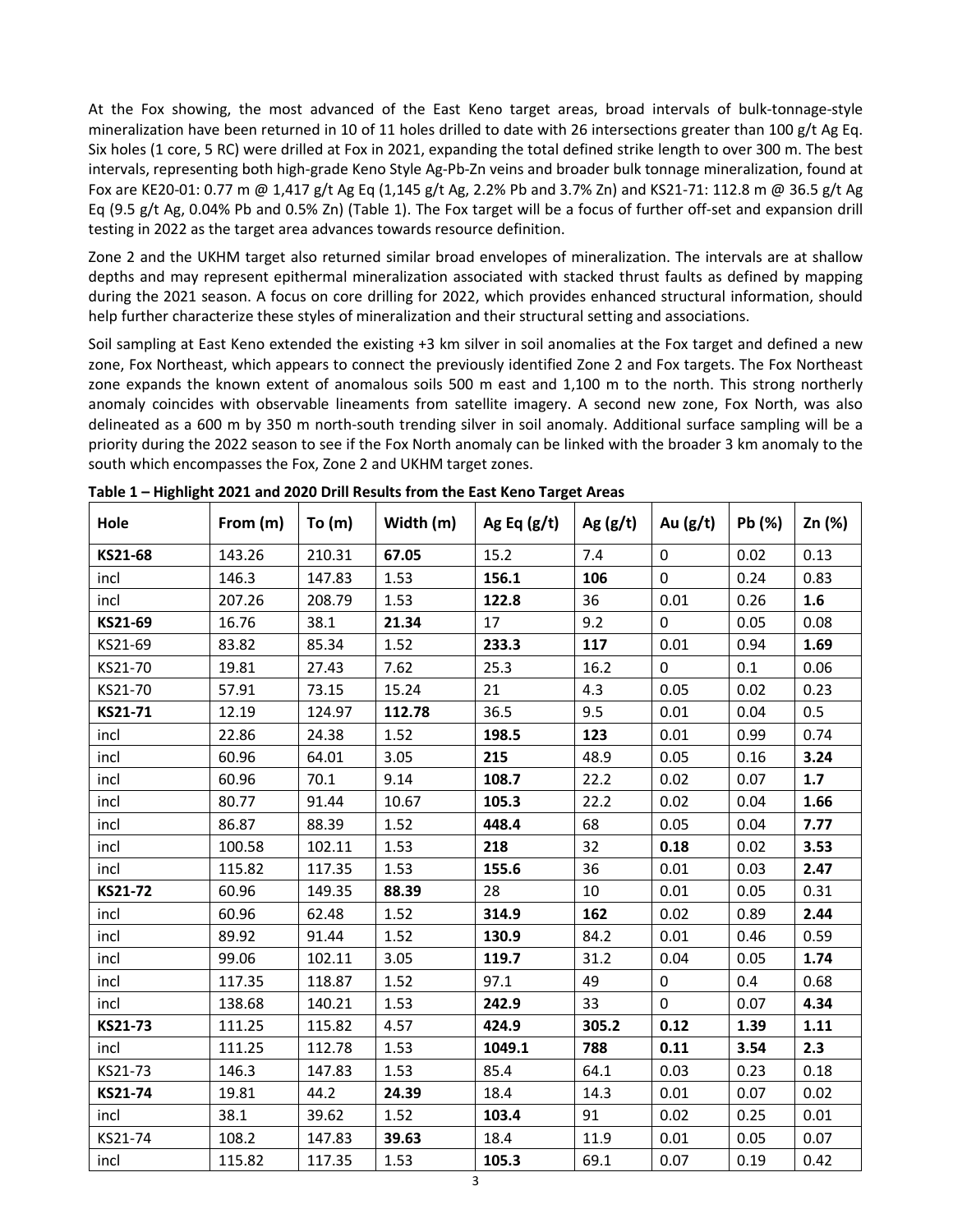| incl           | 138.68 | 144.78 | 6.1          | 41.2   | 30.6 | 0.01         | 0.12 | 0.11 |
|----------------|--------|--------|--------------|--------|------|--------------|------|------|
| KS21-75        | 39.62  | 44.2   | 4.58         | 54.5   | 39.6 | 0.01         | 0.2  | 0.1  |
| KS21-75        | 117.35 | 131.06 | 13.71        | 49.7   | 40.8 | 0.01         | 0.02 | 0.16 |
| incl           | 121.92 | 123.44 | 1.52         | 326.8  | 281  | 0.03         | 0.03 | 0.86 |
| <b>FX21-01</b> | 19.8   | 20.8   | $\mathbf{1}$ | 111.2  | 71.1 | 0            | 0.44 | 0.49 |
| FX21-01        | 115.6  | 116.1  | 0.5          | 114.4  | 9    | 0.2          | 0.02 | 1.78 |
| FX21-01        | 326.3  | 326.8  | 0.5          | 177.7  | 15   | $\mathbf{0}$ | 0.02 | 3.37 |
| Z221-02        | 137.5  | 138.4  | 0.9          | 135    | 59.4 | 0.04         | 0.68 | 0.93 |
| KE20-01        | 41.15  | 69.34  | 28.19        | 70.1   | 44   | 0.01         | 0.14 | 0.39 |
|                |        |        |              |        |      |              |      |      |
| incl           | 67.81  | 68.58  | 0.77         | 1416.9 | 1145 | 0.03         | 2.19 | 3.72 |
| KE20-02        | 48     | 70.1   | 22.10        | 52.3   | 18   | 0.01         | 0.05 | 0.63 |
| incl           | 62.24  | 64     | 0.76         | 683.5  | 301  | 0.13         | 0.68 | 7.14 |
| <b>KE20-08</b> | 41.91  | 42.67  | 0.76         | 387.2  | 293  | 0.01         | 0.03 | 1.89 |
| KE20-11        | 22.86  | 41.15  | 18.29        | 63     | 54   | 0.02         | 0.19 | 0.01 |
| incl           | 38.86  | 39.62  | 0.76         | 571.3  | 493  | 0.07         | 1.82 | 0.02 |
| KE20-12        | 85.34  | 89.91  | 4.57         | 254.7  | 139  | 0.02         | 0.89 | 1.63 |
| incl           | 89/15  | 89.91  | 0.76         | 809    | 462  | 0.09         | 2.18 | 5.15 |

<sup>1</sup>Silver equivalent (Ag Eq) values assume Ag \$19/oz, Pb \$1.05/lb, Zn \$1.30/lb, Au \$1,800/oz and 100% metallurgical recovery. Sample intervals are based on measured drill intersect lengths

### **Figure 2 – East Keno Area Plan Map with 2021 and 2020 Drill Hole Locations**

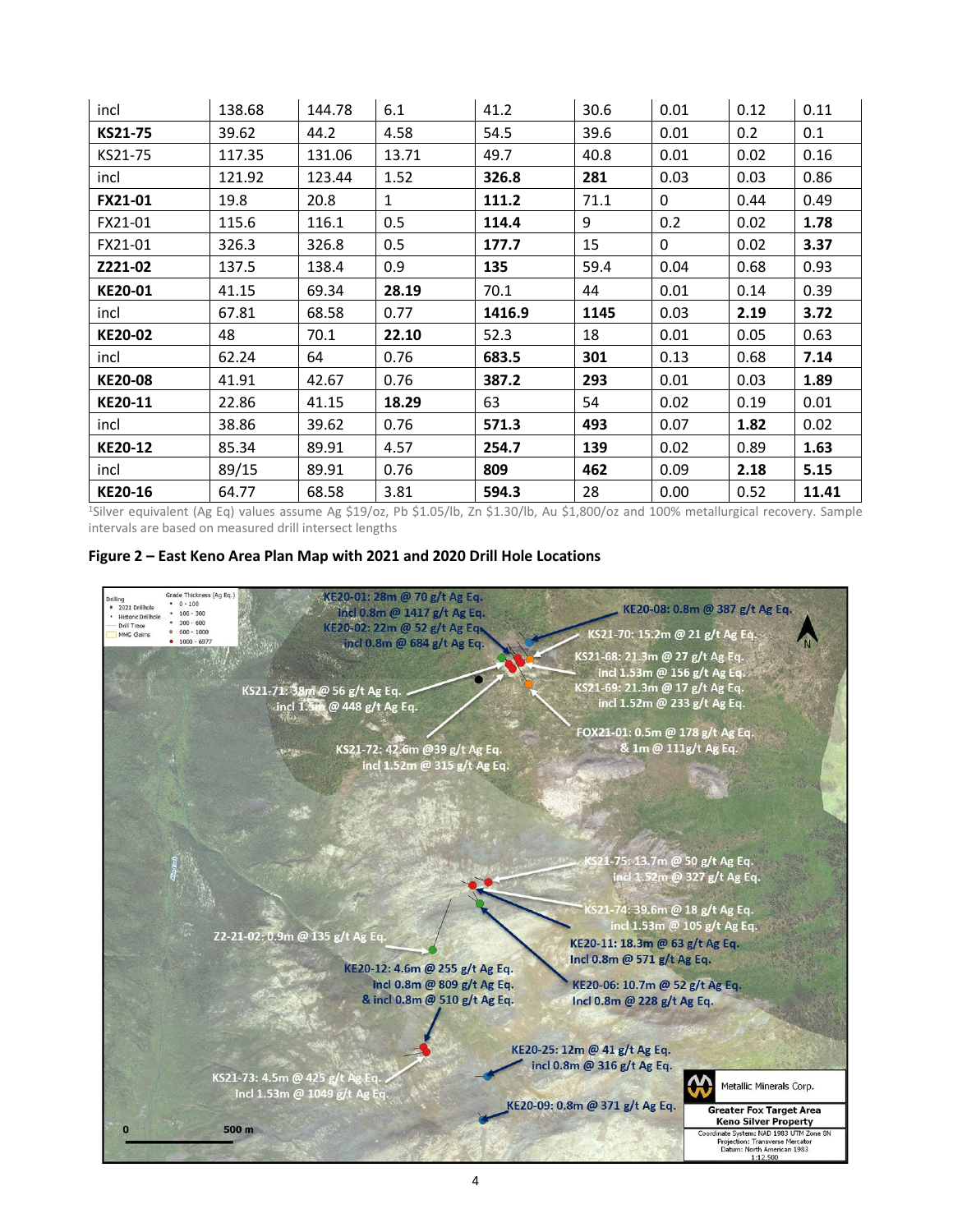### **2021 Geophysical Survey**

Simcoe Geosciences completed five lines (20.3-line km) of its Alpha IPTM system measuring IP and resistivity on both the Central and East Keno target areas. The survey identified areas of high IP response and 35 conductive features of interest associated with elevated silver in soil and coincident magnetic anomalies. Drilling at Fox North, a new soil anomaly identified in 2021, has provided insight into the potential for a buried intrusive body 500 to 1000 meters below East Keno that may be a driver of mineralizing fluids in the district. The drill hole returned sulphide mineralization and hornfels in association with the edge of the chargeability anomaly, potentially representing alteration by a significant nearby intrusion. The stacked thrusts mapped in 2021 may represent pathways for the epithermal mineralization from these buried intrusive bodies that could be responsible for the wider zones of 20-100 g/t Ag Eq bulk tonnage mineralization seen at East Keno. Further drilling and field work will be required to ground truth the anomalies in 2022.

#### **About Metallic Minerals**

Metallic Minerals Corp. is a growth-stage exploration company, focused on high-grade silver and gold projects in underexplored, brownfields mining districts of North America. Our objective is to create shareholder value through a systematic, entrepreneurial approach to exploration in the Keno Hill silver district, La Plata silver-gold-copper district, and Klondike gold district through new discoveries and advancing resources to development. Metallic Minerals has consolidated the second-largest land position in the historic Keno Hill silver district of Canada's Yukon Territory, directly adjacent to Alexco Resource Corp's operations, with nearly 300 million ounces of high-grade silver in past production and current M&I resources. In addition, exploration at the recently acquired La Plata silver-gold-copper project in southwestern Colorado is targeting a silver and gold-enriched copper porphyry and adjacent high-grade silver and gold epithermal systems. The Company also continues to add new production royalty leases on its holdings in the Klondike gold district in the Yukon. All three districts have seen significant mineral production and have existing infrastructure, including power and road access. Metallic Minerals is led by a team with a track record of discovery and exploration success on several major precious and base metal deposits, as well as having large-scale development, permitting and project financing expertise.

#### **About the Metallic Group of Companies**

The Metallic Group is a collaboration of leading precious and base metals exploration companies, with a portfolio of large, brownfields assets in established mining districts adjacent to some of the industry's highest-grade producers of silver and gold, platinum and palladium, and copper. Member companies include Metallic Minerals in the Yukon's high-grade Keno Hill silver district and La Plata silver-gold-copper district of Colorado, Group Ten Metals in the Stillwater PGM-nickel-copper district of Montana, and Granite Creek Copper in the Yukon's Minto copper district. The founders and team members of the Metallic Group include highly successful explorationists formerly with some of the industry's leading explorer/developers and major producers. With this expertise, the companies are undertaking a systematic approach to exploration using new models and technologies to facilitate discoveries in these proven, but under-explored, mining districts. The Metallic Group is headquartered in Vancouver, BC, Canada, and its member companies are listed on the Toronto Venture, US OTC, and Frankfurt stock exchanges.

### **FOR FURTHER INFORMATION, PLEASE CONTACT:**

| Website: mmgsilver.com         | Phone: 604-629-7800       |
|--------------------------------|---------------------------|
| Email: cackerman@mmgsilver.com | Toll Free: 1-888-570-4420 |

#### **Qualified Person**

The disclosure in this news release of scientific and technical information regarding exploration projects on Metallic Minerals' mineral properties has been reviewed and approved by Scott Petsel, P.Geo., President, who is a Qualified Person as defined by National Instrument 43-101 – Standards of Disclosure for Mineral Projects ("NI 43-101").

#### **Quality Assurance / Quality Control**

All samples were assayed by 36 Element Aqua Regia Digestion ICP-MS methods at Bureau Veritas labs in Vancouver. with sample preparation in Whitehorse, Yukon and geochemical analysis in Vancouver, British Columbia. Samples with over limit silver and gold were re-analyzed using a 30-gram fire assay fusion with a gravimetric finish. Over-limit lead and zinc samples were analyzed by multi-acid